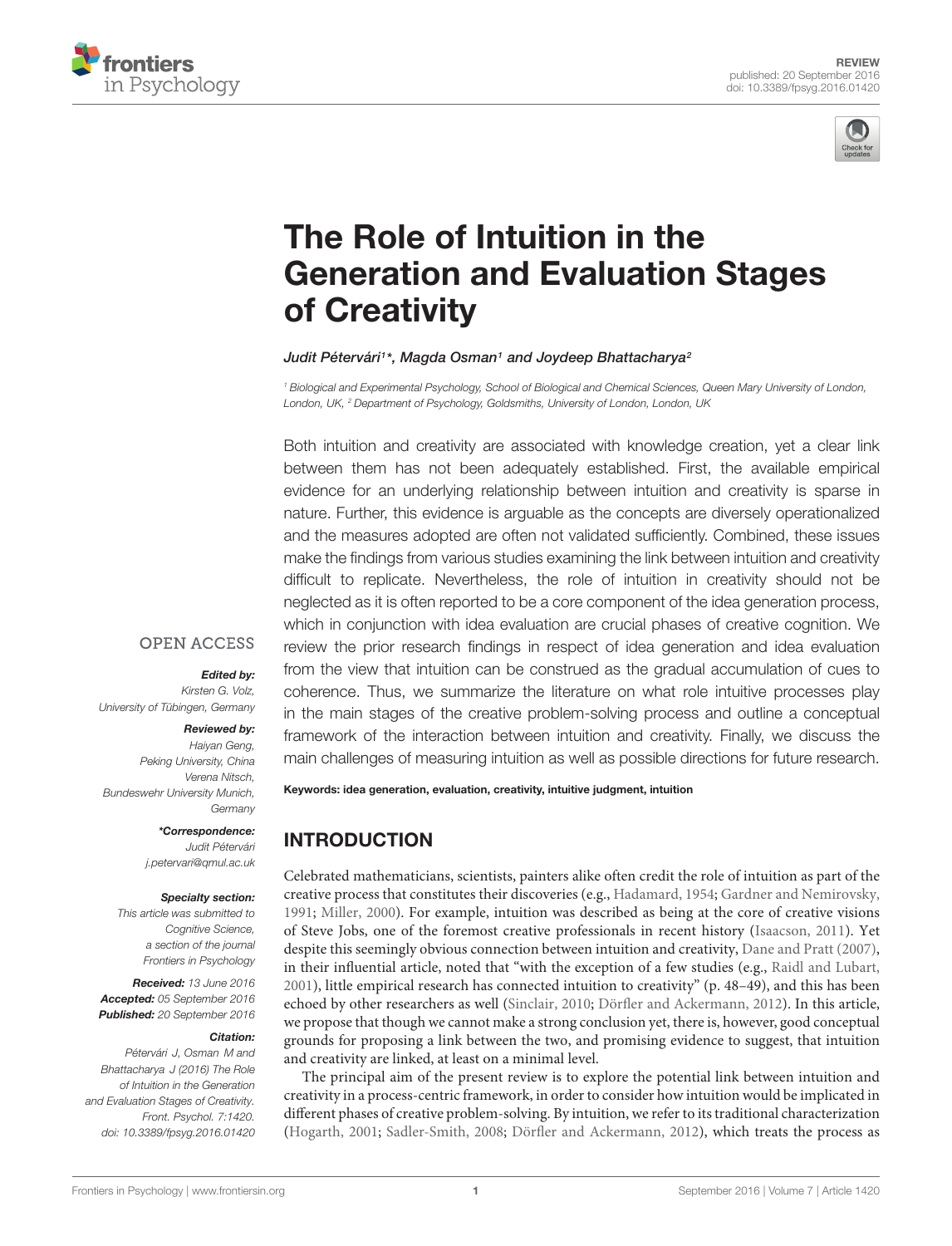one which is rapid (also labeled as instantaneous), spontaneous (does not require extensive effort and cannot be voluntarily controlled), and alogical (does not necessarily follow the logical rules). Further, the outcomes generated from the intuitive process are generally holistic (also labeled as Gestalt as it is mainly concerned with the whole situation instead of its parts), tacit (the intuitive process cannot be verbalized or articulated with sufficient details), and made with high confidence. When a problem is complex, multidimensional and no pre-established clearly defined rules are available for solving it, a solution (i.e., a novel idea) is often based on the problem solver's judgment of what is an appropriate solution in the absence of any clear, reasoned path. It is the contrast to developing a solution in a linear logically manner that makes idea generation characteristically intuitive and the idea itself that is opaque and inaccessible to the problem solver. Before establishing how intuition slots into different stages of the creative process, we first attempt to establish our conceptualization of creativity.

### Creative Problem-Solving Process

Creativity is a multifaceted construct and notoriously difficult to capture by a single definition [\(Runco and Jaeger,](#page-10-8) [2012\)](#page-10-8). We conceptualize creativity as a process that is broadly similar to problem solving, in which, for both, information is coordinated toward reaching a specific goal [\(Wiggins and Bhattacharya,](#page-11-0) [2014\)](#page-11-0), and the information is organized in a novel, unexpected way. For instance, [Plucker et al.](#page-10-9) [\(2004\)](#page-10-9) define creativity as "the interaction among aptitude, process, and environment by which an individual or group produces a perceptible product that is both novel and useful as defined within a social context" (p. 90). Problems which require creative solutions are ill-defined, primarily because there are multiple hypothetical solutions that would satisfy the goals [\(Reitman,](#page-10-10) [1965\)](#page-10-10). Therefore, embarking on a solution to an ill-defined problem necessitates the problem solver to frame and interpret what might be relevant as a possible goal and then to establish a solution that meets that goal [\(Hayes,](#page-10-11) [1989;](#page-10-11) [Mumford et al.,](#page-10-12) [1994\)](#page-10-12).

For a creative problem, an original solution is often unthinkable in advance, thus assessing creative solutions (i.e., creative ideas) occurs in the absence of objective criterion/criteria against which a creative product can be measured up to. As [Amabile](#page-9-2) [\(1983,](#page-9-2) p. 359) put it, "current definitions of creativity are conceptual rather than operational; their conceptualizations have not been translated into actual assessment criteria" yet. Due to this "criterion problem," it is difficult to objectively evaluate the extent in which a particular goal is met [\(Runco and Smith,](#page-10-13) [1992;](#page-10-13) [Runco and Chand,](#page-10-14) [1995\)](#page-10-14). Instead, various indirect features are used which often include, among others, the fluency, flexibility, originality, and elaboration of the solution [\(Torrance,](#page-11-1) [1966\)](#page-11-1). It is questionable whether adding up the different features into a score of creativity does, in fact, constitute creativity, and whether, in fact, it should instead be the criteria by which the creative problem solver should assess a creative solution [\(Amabile,](#page-9-3) [1982\)](#page-9-3).

The features by which a creative product is evaluated typically fall into categories that include novelty, feasibility, relevance, and specificity [\(Dean et al.,](#page-9-4) [2006\)](#page-9-4). It is here that intuitive judgments have been implicated with each of the categories related to

evaluation. A creative problem solver may intuitively judge the creative product of the problem-solving process with regards to how novel the combination of information is, an intuitive recognition of the feasibility and appropriateness of the creative product, and the extent to which it seems like a good fit.

Turning now to the actual composition of the creative problem-solving process, there have been several ways in which this has been described. Most theorists assert that there are several consecutive stages (e.g., blind variation and selective retention model, [Campbell,](#page-9-5) [1960;](#page-9-5) associative hierarchy theory, [Mednick,](#page-10-15) [1962;](#page-10-15) three-process theory of creativity, [Davidson and Sternberg,](#page-9-6) [1986;](#page-9-6) geneplore model, [Finke et al.,](#page-9-7) [1992\)](#page-9-7). The number of stages differs by theory, and this is largely dependent on the ways in which theorists describe the critical components of the stages (e.g., preparation, incubation, illumination, and verification by [Wallas,](#page-11-2) [1926;](#page-11-2) whereas problem formulation, preparation, idea generation, idea evaluation, and idea selection by [Amabile,](#page-9-2) [1983\)](#page-9-2). However, regardless of these variations, researchers agree on two main essential operations of the creative problems solving process: (1) the generation of ideas and (2) the evaluation and selection of (an) appropriate outcome(s) (e.g., [Finke et al.,](#page-9-7) [1992;](#page-9-7) [Lubart,](#page-10-16) [2001;](#page-10-16) [Reiter-Palmon and Illies,](#page-10-17) [2004\)](#page-10-17).

Given that these two stages are common to all theories of creativity, and are relatively uncontroversial, it is for these reasons that this review focuses on these two stages as central to the creative problem-solving process. However, it is worth noting that the majority of the available literature tends only to investigate creative idea generation rather than idea evaluation [\(Amabile and Müller,](#page-9-8) [2009;](#page-9-8) [Rietzschel et al.,](#page-10-18) [2010\)](#page-10-18). A further rationale for focusing exclusively on these two stages is that they can be explicitly related to how creative processes are measured empirically, and also help to conceptualize more easily where intuition as a process is directly associated with each of these stages, which we present in our framework in the concluding section of this review. Here we propose that both idea generation and evaluation are critical for shaping the creative product of the creative process, and that the two stages are tightly linked (neither makes sense without the other), and that the creative process is a dynamic one which can involve several iterations of generation and evaluation of ideas that a problem solver goes through before reaching an end state [\(Runco,](#page-10-19) [2003;](#page-10-19) [Lonergan et al.,](#page-10-20) [2004;](#page-10-20) [Kozbelt](#page-10-21) [and Durmysheva,](#page-10-21) [2007\)](#page-10-21).

Regarding the underlying cognitive mechanisms, two antithetical types of thinking, convergent and divergent thinking [\(Guilford,](#page-10-22) [1956,](#page-10-22) [1967\)](#page-10-23) are speculated to underlie both generation and evaluation of ideas in the creative problem-solving process. It has been proposed that problem solvers use convergent thinking for selecting a single (best) solution in response to a well-defined problem by applying standard procedures to existing knowledge. By contrast, divergent thinking can be utilized in more ambiguous situations, where a range of alternative solutions are possible, therefore responses may vary individually [\(Cropley,](#page-9-9) [2006\)](#page-9-9). The popularity of the concept of divergent thinking has meant that for some it has been translated into a measurement tool of creativity itself [\(Zeng et al.,](#page-11-3) [2011;](#page-11-3) [Kaufman and Baer,](#page-10-24) [2012\)](#page-10-24); though this approach has been severely criticized (e.g., [Dietrich,](#page-9-10) [2007;](#page-9-10) [Piffer,](#page-10-25) [2012\)](#page-10-25). Among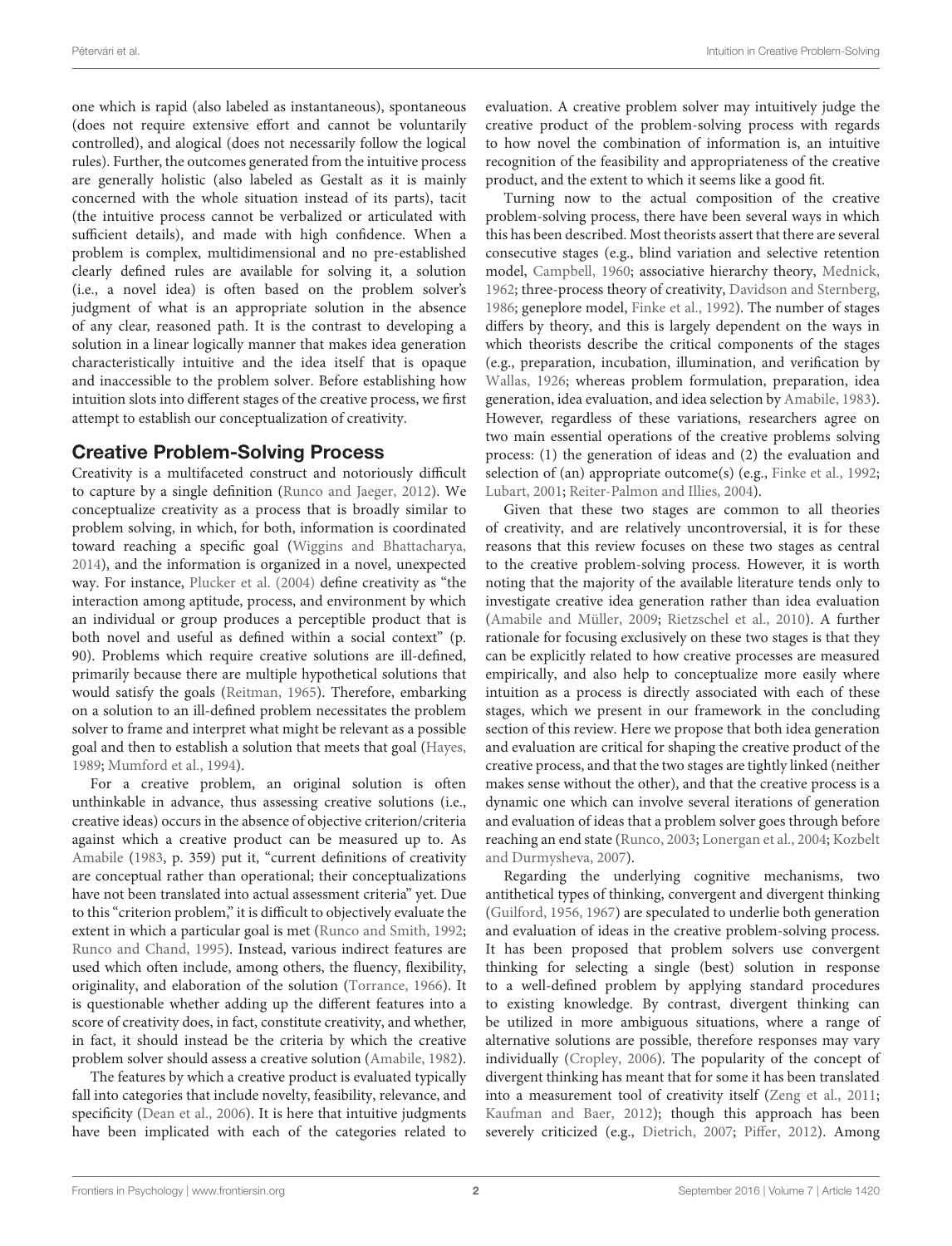others, [Cropley](#page-9-9) [\(2006\)](#page-9-9) reset the balance by noting that both convergent and divergent thinking are necessary for producing creative ideas and that it is not simply contingent on divergent thinking alone.

Thus, to sum up, both idea generation and idea evaluation are two essential stages in creative problem solving, and in both stages, divergent and convergent thinking is utilized. Yet, no theory has provided the specific characteristics of intuition in these phases despite the speculation that intuitive judgment features throughout the creative process [\(Dane and Pratt,](#page-9-11) [2009\)](#page-9-11). We propose here that intuitive judgment can be characterized in both idea generation and idea evaluation, and we spell out in our framework how this is the case.

#### Intuition

Reaching a coherent perception of how to proceed toward solving an ill-defined problem is the key goal during both of the idea generation and the idea evaluation phases. Now we outline how intuition is defined and conceptualized related to this key goal. [Bowers et al.'s](#page-9-12) [\(1990\)](#page-9-12) classical model describes the process of intuition in two stages. In the first, guiding stage, clues (such as words, shapes, voices, odors, etc.) are accumulated from a complex, noisy environment and synthesized into a pattern in a gradual manner, resulting in a vague perception of coherence. If the spreading activation of relevant mnemonic networks exceeds a threshold, the perception of coherence becomes robust enough to enter awareness and results in a reportable hunch or judgment. This is interpreted as the second, integrative stage (see [Volz](#page-11-4) [and von Cramon,](#page-11-4) [2006;](#page-11-4) [Zander et al.,](#page-11-5) [2015](#page-11-5) for neuroscientific evidence of this model).

We suggest that a perception of coherence underlies the finding of novel solutions. During the creative process, separate bits of information are acquired gradually. When embarking on a creative problem-solving process, the relevant prior representations/memories get activated from the accumulated prior experiences. These fragments are converted into a new unit that eventually reaches coherence. The novel organized whole (Gestalt) is assembled via associations, in a non-analytic and noneffortful manner. That is, a deliberate elaboration on how a novel product should be constructed would not count as intuitive.

Association-based information processing was found more appropriate than applying explicit algorithms or pre-established rules for solving complex problems by Dijksterhuis and colleagues [\(Dijksterhuis,](#page-9-13) [2004;](#page-9-13) [Dijksterhuis and Nordgren,](#page-9-14) [2006;](#page-9-14) [Dijksterhuis et al.,](#page-9-15) [2006\)](#page-9-15). Keeping in mind the task-specific goal but being distracted from it, coined as "unconscious thought," was affiliated with association-based, bottom-up processing, as well as with a high processing capacity for solving multidimensional problems.

With regard to creativity, association-based processing serves as a good foundation for generating original responses. As noted by [Gallate and Keen](#page-9-16) [\(2011\)](#page-9-16), using intuition means not pursuing "a consciously deductive path and is, therefore, more likely to be original because it does not build on something that is already 'known"' (p. 686). Essentially, taking the claims here as a point of departure, big leaps often found in the creative process might be thought to happen if creative problem solvers are not fixed

on the rules of a current paradigm (e.g., set out to optimize aspects of an already existing structure), rather, this will happen when solutions are generated independently, keeping in mind the desired end state and making individual judgments on how to get there instead of relying on what has been put forward already. Individually tailored responses are more diverse and more likely to converge toward a unique outcome than those building upon existing structures.

Many times, individual, association-based responses must be formed to complete a task-specific goal. Intuitive processes are even categorized based on the domains to which these goals are connected: (1) problem-solving, (2) creativity, and (3) moral judgments [\(Dane and Pratt,](#page-9-11) [2009\)](#page-9-11), as well as (4) social judgments [\(Gore and Sadler-Smith,](#page-10-26) [2011\)](#page-10-26). As an alternative typology, [Glöckner and Witteman](#page-10-27) [\(2010\)](#page-10-27) unpack the sub-categories of intuition based on its underlying cognitive mechanisms, i.e., they lay out associative intuition, matching intuition, accumulative intuition and constructive intuition as partly overlapping but differently focused intuitive processes. [Glöckner and Witteman's](#page-10-27) [\(2010\)](#page-10-27) approach is distinct from the domain-based approach yet still consistent with it, e.g., matching intuition can be easily related to problem-solving intuition, or constructive intuition appears to form part of creative intuition. We consider creative intuition as key to idea generation, and problem-solving intuition as key to idea evaluation.

## The Link between Intuition and Creativity

Although various researchers have reported a close connection between intuition and creativity (e.g., [Perkins,](#page-10-28) [1992;](#page-10-28) [Boden,](#page-9-17) [1994;](#page-9-17) [Policastro,](#page-10-29) [1999\)](#page-10-29), a precise spelling out of how these two constructs are linked has not yet been adequately established. In the main the reason for this is largely the result of the common observation that there is only scarce direct evidence at hand on the particular role of intuition in the creative problem-solving process (e.g., [Agor,](#page-9-18) [1989;](#page-9-18) [Policastro,](#page-10-30) [1995;](#page-10-30) [Shirley and Langan-](#page-10-31)[Fox,](#page-10-31) [1996;](#page-10-31) [Dane and Pratt,](#page-9-11) [2009;](#page-9-11) [Eubanks et al.,](#page-9-19) [2010;](#page-9-19) [Sinclair,](#page-10-5) [2010;](#page-10-5) [Stierand and Dörfler,](#page-11-6) [2015\)](#page-11-6), and due to a lack of such evidence, more empirical work is needed (e.g., [Raidl and Lubart,](#page-10-4) [2001;](#page-10-4) [Dollinger et al.,](#page-9-20) [2004;](#page-9-20) [Dane and Pratt,](#page-9-0) [2007\)](#page-9-0).

As we have proposed earlier, idea generation and evaluation are stages of creative problem solving. They are both found in unstructured and ill-defined problems that have no predefined objective criterion to measure against to the product of the creative process. As mentioned in the previous section, the complication is that stating explicit rules is unworkable when it comes to creating novel and/or original solutions, also because often there are no objective rules. Thus we propose that intuitive judgment is an important feature in the creative process, for this reason that people often lack insight into how they generated a novel solution, and experience surprise, i.e., the violation of previous expectations related to the solution is phenomenologically often at the heart of perceiving something as creative (cf. effective surprise, [Bruner,](#page-9-21) [1962;](#page-9-21) [Wiggins and](#page-11-0) [Bhattacharya,](#page-11-0) [2014\)](#page-11-0). Because there are no objective rules on how to reach a solution to a creative problem, a combinatorial explosion of possible choices occurs [\(Simon,](#page-10-32) [1989;](#page-10-32) [Simonton,](#page-10-33) [2010\)](#page-10-33). Relying on intuition is a common tool for coping with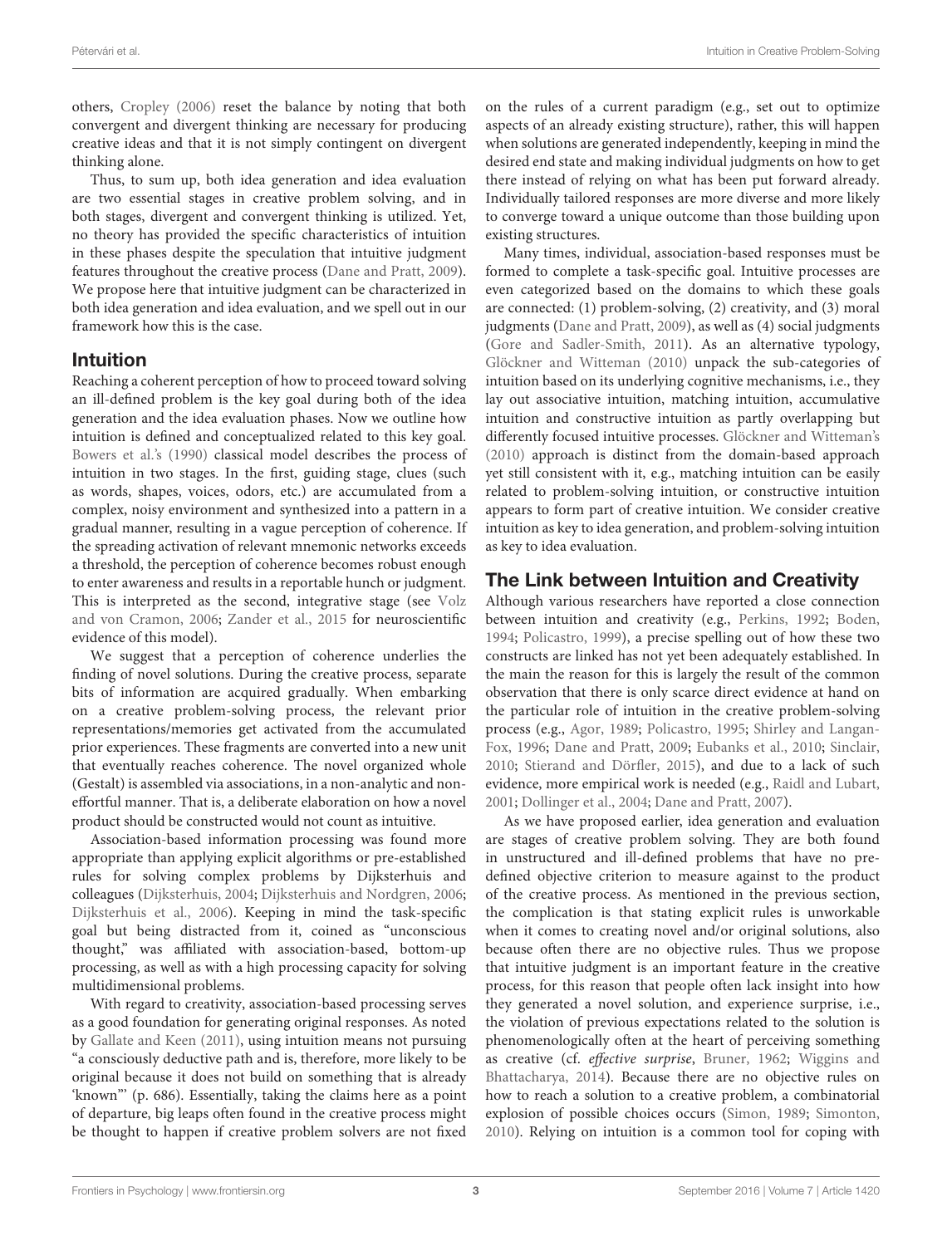such a complex and noisy environment, somatic signals are often guiding the early stages of the creative process [\(Finke et al.,](#page-9-7) [1992;](#page-9-7) [Hodgkinson et al.,](#page-10-34) [2008\)](#page-10-34).

During the integration of information both while looking for novel patterns (idea generation phase) and while assessing them against prior experiences (idea evaluation phase), an internal sensing of which choice alternatives have the most potential can direct attention away from selecting predictable solutions. A creator proposing ideas which rely heavily on previously acquired information is more likely to generate solutions that are predictable, as compared to a creator relying on hunches about unknown, new directions which would more likely lead to surprising solutions [\(Simonton,](#page-10-35) [2012\)](#page-10-35). These hunches cannot be well described with words [\(Sadler-Smith and Shefy,](#page-10-36) [2004\)](#page-10-36) and are largely different from having a sudden stroke of insight (e.g., [Hogarth,](#page-10-6) [2001;](#page-10-6) [Dane and Pratt,](#page-9-0) [2007\)](#page-9-0). As insight is often considered a hallmark of creative problem solving, and there are common practices of using these two words in an interchangeable fashion, we note that there are considerable differences between these concepts. In contrast to the aforementioned characteristics of intuition, we propose that gaining an insight means that the problem solver obtains an explicit understanding of how to reach the goal [\(Lieberman,](#page-10-37) [2000\)](#page-10-37), and is capable of articulating it too [\(Dane and Pratt,](#page-9-0) [2007\)](#page-9-0). While intuitions unfold gradually, "Aha!" moments are experienced in a discontinuous manner [\(Zander et al.,](#page-11-5) [2015\)](#page-11-5), as if a light bulb is switched on in the problem solver's head [\(Jung-Beeman et al.,](#page-10-38) [2004;](#page-10-38) [Slepian et al.,](#page-11-7) [2010\)](#page-11-7).

In contrast to the definitiveness of an insight, intuitions are more indefinite. E.g., creative intuition is described as "a vague anticipatory perception that orients creative work in a promising direction" [\(Policastro,](#page-10-30) [1995,](#page-10-30) p. 99). What's more, it has been conceptualized as "a tacit form of knowledge that broadly constrains the creative search by setting its preliminary scope" (p. 100) as well as a guide for discovering new ideas and assessing whether the idea is appropriate for a problem [\(Dollinger](#page-9-20) [et al.,](#page-9-20) [2004\)](#page-9-20). However, creative intuition utilized at the early stages of the creative process seems to be only one side of the coin [\(Policastro,](#page-10-30) [1995;](#page-10-30) [Raidl and Lubart,](#page-10-4) [2001;](#page-10-4) [Dane and Pratt,](#page-9-11) [2009\)](#page-9-11).

We suggest that not only creative intuition but other types of intuition too are relevant for creativity. Namely, we propose that problem-solving intuition [\(Dane and Pratt,](#page-9-11) [2009;](#page-9-11) [Gore](#page-10-26) [and Sadler-Smith,](#page-10-26) [2011\)](#page-10-26) is employed during the later stages of the creative process. This type of intuition is defined as a "domain-specific, expertise-based response to a tightlystructured problem based on the non-conscious processing of information, activated automatically, eliciting matching of complex patterns of multiple cues against previously acquired prototypes and scripts held in long-term memory" [\(Gore and](#page-10-26) [Sadler-Smith,](#page-10-26) [2011,](#page-10-26) p. 307).

If we compare the two functions on which our conceptualization of intuition emerges, they can be seemingly contradictory. The contrast being that creative intuition employed during the idea generation phase relies chiefly on synthesis, while problem-solving intuition operating during the evaluation phase is frequently tied to analysis. That is, in the idea

generation phase, creative intuition can work as an associative process linking together distinct pieces of stored information and restructure/combine them into a coherent, task-relevant unit. Akin to constructive intuition [\(Glöckner and Witteman,](#page-10-27) [2010\)](#page-10-27), mental representations are constructed based on both current information and traces activated from long-term memory.

In the idea evaluation phase, expertise related to the recognition of novel contributions and judgment regarding whether the product would be perceived as appropriate in a given social context must be drawn upon. Usually, this operation is performed by matching stimuli to already acquired prototypes, however, creative solutions may be special in that they are likely to alter from previous prototypes. In extreme cases, a surprising creation might not fit any existing prototypes, which can also make it difficult to assess its significance in the context in which it was generated. If an idea is unlike the judge's earlier experience, clues to its coherence must be evaluated.

## Reviewing the Evidence on the Link between Intuition and Creativity

Before we go on to lay out our proposed framework, we now consider of the extant empirical findings regarding explorations of the link between intuition and creativity. The empirical findings are presented according to the type of research (qualitative/quantitative) and phase of the creative problemsolving process (idea generation/evaluation) they explore. What follows after the review is a summary of the main difficulties of measurement and assessment of the association between intuition and creativity, and a recommendation of a way forward based on our new conceptual framework, and possible future research directions that logically follow from it.

# METHODS

### Literature Search

We first performed an extensive search of relevant databases, namely used the Web of Science, PubMed, PsycINFO, Google Scholar, and Scopus. The search was conducted using the following keywords: creative, creativity, creative evaluation, insight, innovation, divergent thinking with the Boolean operator AND linking intuition, intuitive problem solving, and decisionmaking to them. Through the use of these broader terms, we, therefore, incorporate studies focused on more specific ideas within these terms, such as the idea generation and idea evaluation expressions. Though we have not specifically used idea evaluation, in wider literature, this term is used interchangeably with one of our selected keywords, creative evaluation.

For selecting keywords, we started at baseline terms: creativity and intuition. After conducting a literature search with these, we chose to include additional terms which were both common and could possibly incorporate further relevant studies in our search. Additionally, theses and dissertations were retrieved from the British Library EThOS and from the Open Access Theses and Dissertations databases. The citations of studies were examined in order to obtain further relevant empirical work regarding the link of intuition and creativity.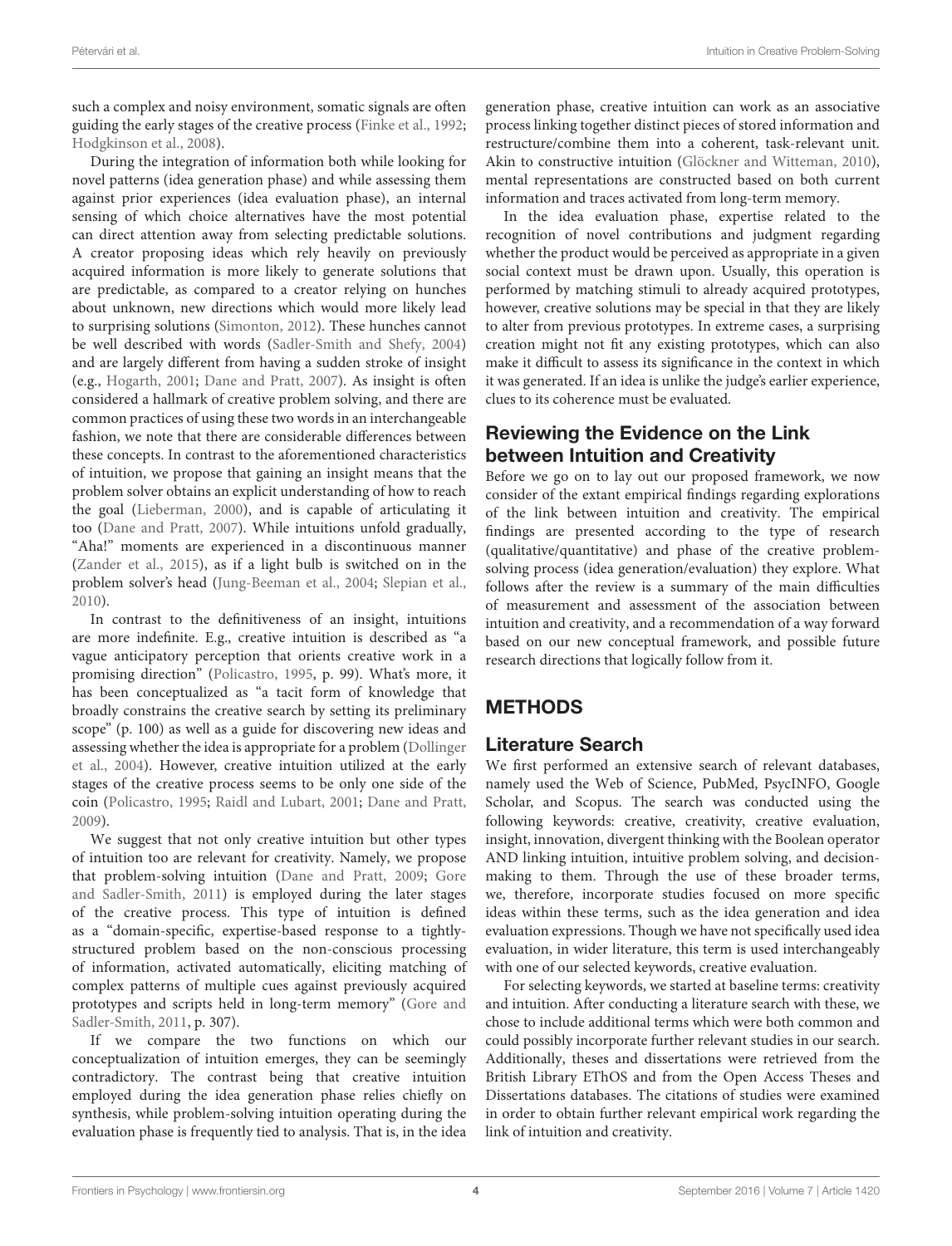#### Inclusion Criteria

Two criteria were applied for inclusion of studies: the research must be (1) empirical work and (2) taking both intuition and creativity into account. Thus research investigating only intuition or only creativity was not included in this review. Results were filtered from sole phenomenological descriptions and work diaries lacking any qualitative or quantitative analysis, as well as from parapsychological investigations since they did not fit the scope of the article. Individual testimonies, historical studies, and biographies (e.g., [Policastro,](#page-10-30) [1995\)](#page-10-30) were also not included here. Further, creative performance must have been demonstrated either by professional track record or by completing creative problem-solving tests, studies relying solely on self-report questionnaires to determine creative potential were not considered here. These procedures yielded a pool of 70 potential studies from which 11 fulfilled all of the aforementioned criteria. **[Table 1](#page-4-0)** includes the list of papers organized by the timeline of the creative process.

### FINDINGS

Studies found within our literature review will be presented below according to their relation the main stages of creativity, i.e., idea generation or idea evaluation.

### Studies on Intuition and Creative Idea **Generation**

Experts of different domains have been interviewed in order to gain insight into the role of intuition in their idea generation process. [Dörfler and Eden](#page-9-22) [\(2014\)](#page-9-22) reported the common patterns emerging from face-to-face interviews with 17 Nobel laureates and two Eckert–Mauchly prize winners. [Marton et al.](#page-10-39) [\(1994\)](#page-10-39) analyzed answers to short, prearranged interview questions across a larger sample from footage of a television program "Science and Man" across 14 years, totaling 93 Nobel Laureates from physics, chemistry, and medicine. [Marton et al.](#page-10-39) [\(1994\)](#page-10-39) grouped the reported experiences according to (1) when intuition was defined as an outcome, (2) as an act or event, or (3) as a

capability. Seventy-two of the 93 respondents expressed a belief that scientific intuition does exist, and from those 28 saw it as a capability, 20 as an act or event, and eight as an outcome, and even these last respondents suggested that it formed part of the starting stage of the creative process. Apart from describing the frequencies of the responses given by the Nobel laureates, [Marton et al.'s](#page-10-39) [\(1994\)](#page-10-39) study only reflected the scientists' naïve understanding of the issue and was inconclusive about the interpretation of the results with regards to a precise link between intuition and creativity.

In contrast, [Dörfler and Eden](#page-9-22) [\(2014\)](#page-9-22) analyzed the transcripts of lengthy interviews conducted with a smaller sample ( $n = 19$ ). They identified three common themes: (1) the role of a "big leap" and how intuition contributes to big scientific discoveries, (2) the significance of having a dual-view, i.e., processing information both globally and a locally [\(Dijkstra et al.,](#page-9-23) [2012;](#page-9-23) [Förster,](#page-9-24) [2012\)](#page-9-24) and (3) what is a common structure of successful research teams. All of the respondents confirmed they utilize their intuition during the scientific inquiry, even if they avoided using the exact term due to its pejorative connotation. Instead, [Dörfler and](#page-9-22) [Eden](#page-9-22) [\(2014\)](#page-9-22) treated references to big leaps as situations showing evidence of intuition, "where a step in thinking is made that does not logically follow from a process of analysis; rather the process of analysis follows the big leap and is used to justify the 'big leap"' (p. 5).

There has been some work examining professions connected to artistic creativity, namely the creation of haute cuisine served by fine dining restaurants, and filmmaking. While the aim of [Stierand and Dörfler'](#page-11-6)s [\(2015\)](#page-11-6) study was to find out more about the creative process of turning raw ingredients into delicious dishes, the theme of intuition emerged from their interviews. The in-depth reports from renowned European chefs revealed that they rely on intuition both during the generation and the screening of ideas. The self-reported experiences were classified as either (1) intuitive insight or (2) intuitive judgment [\(Dörfler](#page-9-1) [and Ackermann,](#page-9-1) [2012\)](#page-9-1). Intuitive insight was conceptualized as a resource during which chefs' mentally combined ingredients and developed a gut feeling about which combination should be tested. The researchers identified the role of intuition as a rapid

<span id="page-4-0"></span>

| TABLE 1   Matrix of the analyzed work.                              |                             |                       |                                           |
|---------------------------------------------------------------------|-----------------------------|-----------------------|-------------------------------------------|
| Research                                                            | <b>Source</b>               | Type of research      | <b>Concept used for intuition</b>         |
| On intuition and creative idea generation                           | Marton et al. (1994)        | Qualitative study     | Scientific intuition                      |
|                                                                     | Garfield et al. (2001)      | Experimental study    | Intuitive cognitive style                 |
|                                                                     | Raidl and Lubart (2001)     | Correlational study   | Intuition (captured by multiple measures) |
|                                                                     | Eubanks et al. (2010)       | Experimental study    | Intuition (correct, rapid, self-reliant)  |
|                                                                     | Sinclair (2012)             | Qualitative interview | Intuitive expertise, intuitive creation   |
|                                                                     | Dörfler and Eden (2014)     | Qualitative interview | Intuition, big leap                       |
|                                                                     | Stierand and Dörfler (2015) | Qualitative interview | Intuitive insight                         |
| On intuition and creative idea evaluation                           | Sinclair (2012)             | Qualitative interview | Intuitive foresight                       |
|                                                                     | Magnusson et al. (2014)     | Experimental study    | Intuitive assessment                      |
|                                                                     | Eling et al. (2015)         | Experimental study    | Intuitive analysis/decision-making        |
|                                                                     | Stierand and Dörfler (2015) | Qualitative interview | Intuitive judgment                        |
| On intuition and creativity (no differentiation between the stages) | Dollinger et al. (2004)     | Correlational study   | Intuition                                 |
|                                                                     | Sundgren and Styhre (2004)  | Qualitative interview | Intuition (Bergson's definition)          |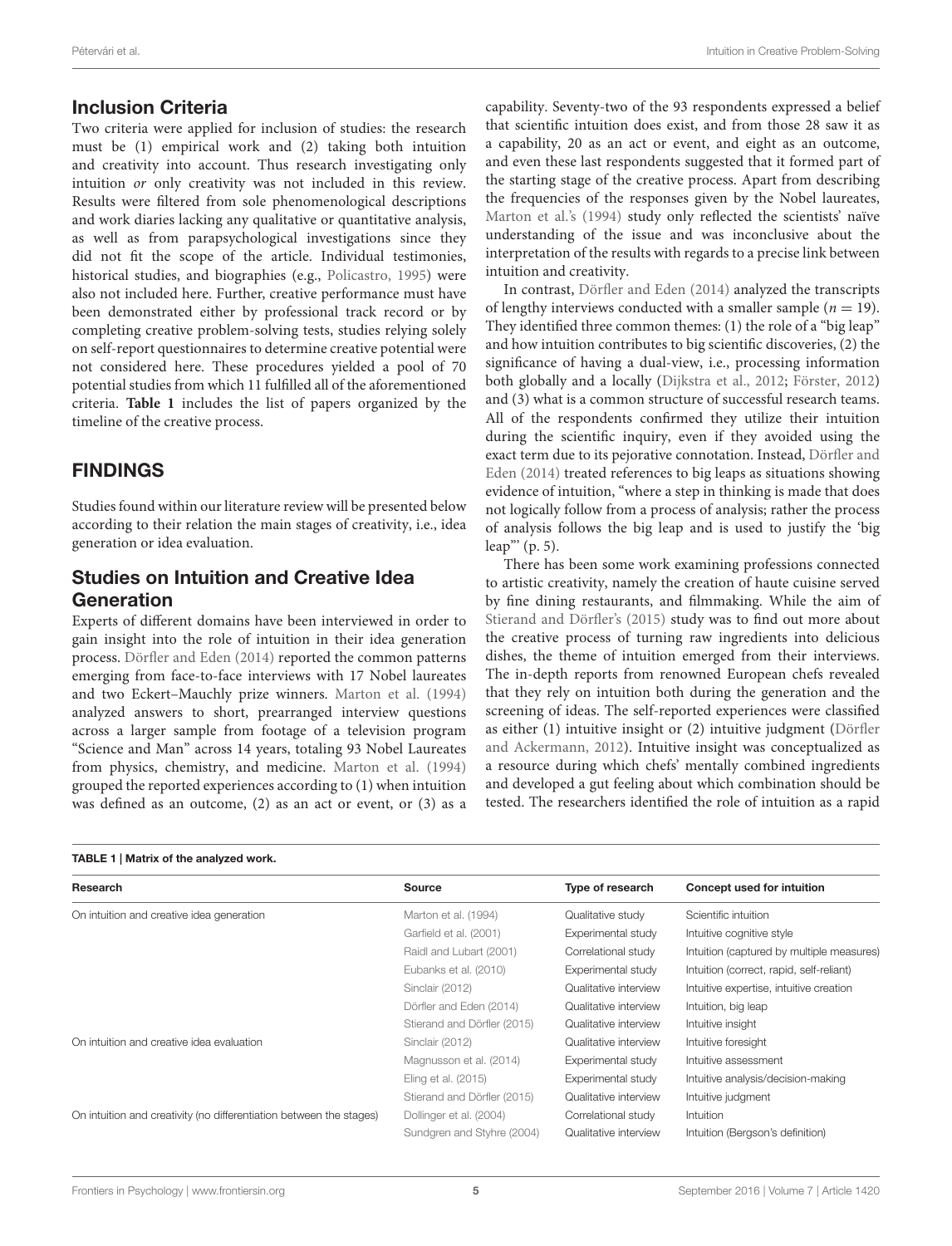coupling between the idea generation and the idea evaluation phases providing feedback loops for the iterative creation process.

In regard to film production, [Sinclair](#page-10-41) [\(2012\)](#page-10-41) interviewed 47 filmmakers between the age of 26 and 71 and with 8–42 years of domain-related experience classified their job as primarily creative (11 directors, three architects, three screenwriters, six directors of photography), primarily technical/operational (12 production managers) or primarily strategic (nine executive producers, two studio directors). The responses recorded in the interviews were clustered into three main categories: (1) intuitive expertise, (2) intuitive creation, and (3) intuitive foresight. The extent in which filmmaking professionals utilized intuition differed according to job specialization. Intuitive creation was demonstrated only by creative film professionals when they approached the story or visualized the set, conceived characters/shots, created (visual) storylines, or gave instructions to actors. Taken together, qualitative studies revealed personal insights regarding the experiences of intuition in the creative process amongst professionals across a variety of sectors. In the main, the common insights appear to be interviewees spontaneously report that intuition is an essential part of the creative process. Moreover, they rely on their intuitive capacity to find new directions of inquiry leading to discoveries they would not have otherwise have made, as well as judging the success of their creative solutions.

Compared to the limitations of using qualitative methods, quantitative study designs can capture a larger, but non-expert, sample. In practice, the most common approach has been to use psychometric assessments to capture individual differences in the intuitive processing in creativity through questionnaires. Intuition and creativity are heterogeneous concepts, and particular components of them are likely to be correlated in various ways; [Raidl and Lubart'](#page-10-4)s [\(2001\)](#page-10-4) study involved several measures. As a measure of creativity, they used Torrance's Unusual Uses Test [\(Torrance,](#page-11-1) [1966\)](#page-11-1). This involved participants generating as many and rare uses as possible for a cardboard box. [Amabile'](#page-9-3)s [\(1982\)](#page-9-3) Consensual Assessment Technique was used to assess two further creative production tasks which involved participants producing a drawing from a set of graphical elements, and creating a short story from just a title.

On the other hand, intuition was assessed using the Rational-Experiential Inventory (REI, [Epstein et al.,](#page-9-26) [1996\)](#page-9-26), in which preferences for rational versus experiential information processing were scored based on Likert-scale, and the Intuitive Behavior Questionnaire (IBQ) in which participants faced a problem and selected a solution that could be either an intuitive or an analytic one. In addition, two behavioral measures of intuition were also presented. In one of them, participants had to group 8 abstract images in multiple ways, giving a title to each grouping. The responses were analyzed by judges who classified the groupings either as intuitive or analytical. The other involved presenting participants with 10 items were taken from the Metaphoric Triads Task [\(Kogan et al.,](#page-10-43) [1980\)](#page-10-43), each item corresponding to three words or three images which could be associated either via a metaphorical or a functional link. Preference for the metaphorical and not the physical link was counted as an intuitive response.

The results from this battery of tests presented to 76 undergraduate psychology students revealed that IBQ scores correlated with drawing production, and with the fluency and mean originality scores on the Unusual Uses Test. The high intuition group, assessed by the IBQ, scored higher on the creativity measures than the low IBQ group. REI test performance correlated positively with the drawing production task performance, the metaphor preference test performance, and the mean originality score on the Unusual Uses Test.

In a further study by [Garfield et al.](#page-10-40) [\(2001\)](#page-10-40), intuition was measured by the most commonly used measure of intuition, the Myers–Briggs Type Indicator (MBTI). MBTI makes use of binary distinctions of personality types based on the scores of its extraversion–introversion, sensing–intuition, thinking– feeling, and judging–perceiving subscales [\(Myers and McCaulley,](#page-10-44) [1985\)](#page-10-44). The MBTI takes Jung's idea that personality types are connected to conscious and unconscious working methods of the mind (1921/1971), and has adapted it to assess dimensions of personality, of which the "intuitive type" is one. [Myers and](#page-10-44) [McCaulley](#page-10-44) [\(1985\)](#page-10-44) conceptualized intuitive types as those that form perceptions which are oriented to the future and concerned with seeing previously undetected patterns.

[Garfield et al.](#page-10-40) [\(2001\)](#page-10-40) used the MBTI with participants who were trained either an analytical or an intuitive problem-solving technique [\(VanGundy,](#page-11-9) [1988;](#page-11-9) [Couger,](#page-9-27) [1995\)](#page-9-27). Creativity was measured by the Kirton score [\(Carne and Kirton,](#page-9-28) [1982\)](#page-9-28), which categorizes problem solvers as either adaptors or innovators and expects them to come up with either paradigm-modifying or paradigm-preserving ideas accordingly, and was manipulated by presenting the participating 219 undergraduate business students with novel or not novel ideas "from others." The group which used the intuitive problem-solving technique came up with more novel and paradigm-modifying ideas as contrasted to those who used the analytical technique. Also, participants exposed to novel and paradigm-modifying ideas from "others" generated more novel and paradigm-modifying ideas themselves, and vice versa.

The influence of intuition on idea generation process was also examined by [Eubanks et al.](#page-9-19) [\(2010\)](#page-9-19). This research aimed to show direct evidence for the link between intuition and creative problem-solving by manipulating affect and level of training, both treated as facilitators for using intuition. Participants' affect was manipulated at the beginning of the experiment by playing music that was designed to induce positive affect in one group, and a neutral experience in the other group. All participants, except the control group, were then trained through instructional exercises to use their intuition to solve a series of creative problems Participants were classified as being intuitive if they were above the group average in providing correct answers, below the average in solution time and below the average in utilizing optional additional information for the problems. Training made a strong positive contribution to creative problem-solving performance (measured according to the quality, originality, and elegance of solutions to the problems) in general. When a neutral affect was induced, intuition scores were strongly associated with enhanced creative problem-solving performance. When positive affect was induced, the association between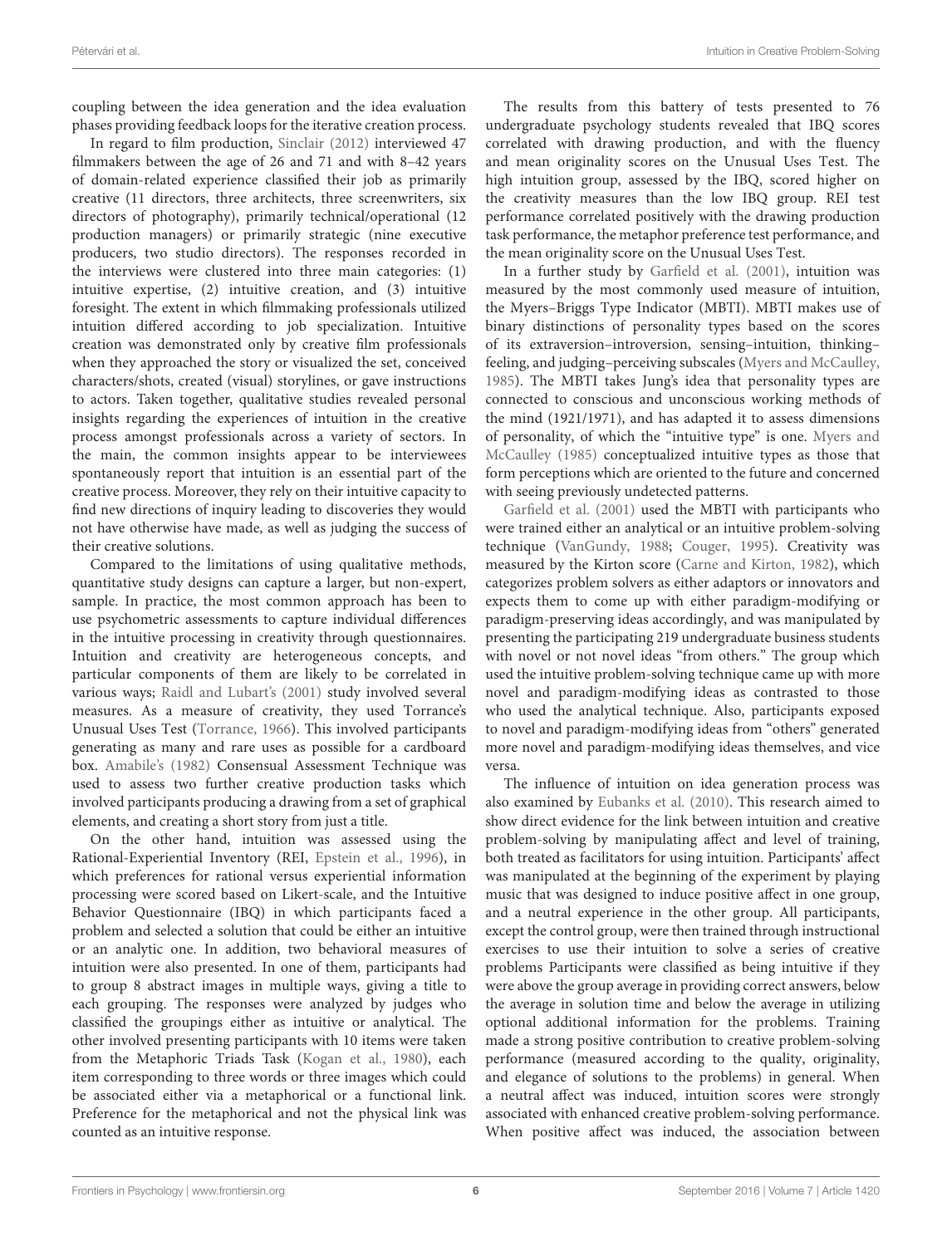intuition and problem-solving performance was undermined, and it alone did not lead to any creative performance advantage alone and in the control group which received no instructional training.

These studies have been grouped on the basis that they employed questionnaires to quantify the intuitive and creative abilities of students. All demonstrated a positive association between generating new ideas and relying on intuitive resources, including the production of more novel, higher quality, and more diverse ideas.

# Studies on Intuition and Creative Idea Evaluation

Idea evaluation is a more scarcely used term within the literature, with a few studies combining this concept with idea generation, and even fewer assessing this concept in isolation. We have introduced two studies [\(Sinclair,](#page-10-41) [2012;](#page-10-41) [Stierand and Dörfler,](#page-11-6) [2015\)](#page-11-6) in the previous section which predominantly discuss the concept of idea generation but also include short passages on idea evaluation. Both studies introduce new terminology to describe similar concepts with functional differences. We coordinate these with our framework.

[Stierand and Dörfler](#page-11-6) [\(2015\)](#page-11-6) introduced intuitive insight and intuitive judgment as mechanisms underlying creative discoveries. From these, intuitive judgment may be applied in the creative evaluation stage, e.g., deciding the array of dishes on a menu. An additional term introduced by [Sinclair](#page-10-41) [\(2012\)](#page-10-41), intuitive foresight, can also be connected to idea evaluation. According to her data, both intuitive expertise and intuitive foresight were used by all filmmaking professionals. Intuitive expertise functioned as a way to create unity amongst crew members whereas intuitive foresight was crucial for making decisions regarding the selection projects, topics/script, and for helping spot talent or market trends.

Two studies we examined focused exclusively on the idea evaluation stage. In the first one [\(Magnusson et al.,](#page-10-42) [2014\)](#page-10-42), expert judges carried out the evaluations of products. Intuitive idea evaluation was compared with analytical idea evaluation against predefined criteria in the context of developing new products. Clients of a big telecommunications operator were asked to submit their ideas on developing future mobile services. Eightythree separate ideas were evaluated by four experts—one of whom also provided qualitative data as part of a thinking-outloud protocol but due to the limited sample size this data is not reported here. All four judges evaluated each idea first in a holistic manner (intuitively), and then 2 weeks later according to formal criteria (analytically). Intuitive evaluations were made while keeping first a radical and then an incremental market in mind, while analytical evaluations were made according to three formal criteria, namely originality, user value, and producibility. A link between the two techniques was shown with linear regression. The analysis showed that the scores on the three formal criteria predicted approximately 50% of the variance in the holistic evaluations. Furthermore, two innovation indexes (based on [Magnusson,](#page-10-45) [2009\)](#page-10-45) were calculated, with which the best ideas from both the incremental and radical perspectives were selected.

In a similar vein, [Eling et al.](#page-9-25) [\(2015\)](#page-9-25) also investigated the role of intuitive and analytical evaluation processes during early idea screening by utilizing [Dijksterhuis'](#page-9-13) [\(2004\)](#page-9-13) research design. Fifty professionals that were qualified in product development were presented with four new product ideas, each consisting of 12 attributes. After briefly reading one of new product ideas participants could either perform a rational analysis (i.e., deliberately assess the idea in a logical manner) or complete a distractor task for the equivalent length of time (i.e., 3 min) after which they were required to rely on their "intuition and gut feeling" about the new product idea. Another group was exposed to both, in the order of rational analysis then intuition (via the distractor task), and a final group was exposed to the intuitive then rational analysis. The combined approach of intuition and rational analysis increased the speed and quality of the evaluation of the new product ideas rather than rational analysis or intuition alone, the latter of which would have been predicted by [Dijksterhuis](#page-9-13) [\(2004\)](#page-9-13).

In conclusion, larger creative outcomes can only be examined by breaking them down into smaller building blocks and tracking how they influence the final product. These studies followed reallife examples of creative achievement from beginning to end, interpreting evaluation through the attrition of lower quality ideas within each building block. In addition, it was shown that there is more to intuitive evaluation than a rapid use of criteria since an analytical evaluation could explain only half of the variance shown in the intuitive assessment. Combining intuitive and analytical approaches led to higher quality and faster idea evaluation than relying on one of the approaches only. Considering the low number of studies conducted on idea evaluation, further research efforts would be necessary to explore the exact role of intuition within this stage.

### Studies on Intuition and Creativity (with no Differentiation between the Stages)

Two of the found studies did not decompose the creative process into multiple stages, but made general claims and focused on the details of intuitive processes. [Sundgren and](#page-11-8) [Styhre](#page-11-8) [\(2004\)](#page-11-8) focused their work on scientific research and narrowed their scope to a case study of pharmaceutical research. Particularly, the organization of pre-clinical drug development, employee's understanding of the concept of intuition, intuition's role in the discovery of new drugs, as well as moderating organizational factors were recorded. The narrative analysis of the interviews resulted in a list of characteristic experiences, however, the contents were not quantified nor fit into a larger context. Nevertheless, the key quotes served as valuable sources for enhancing insider understanding and inspiring further research.

[Dollinger et al.](#page-9-20) [\(2004\)](#page-9-20) used the MBTI along with several other creative performance measurements to explore the link between intuition and creativity. In their study, 94 college students completed a shortened version of the Creative Behavior Inventory [\(Hocevar,](#page-10-46) [1979;](#page-10-46) [Dollinger,](#page-9-29) [2003\)](#page-9-29), the Creative Personality Scale [\(Gough,](#page-10-47) [1979\)](#page-10-47) and produced a drawing as part of the Test for Creative Thinking–Drawing Production [\(Urban,](#page-11-10) [1991;](#page-11-10) [Urban](#page-11-11)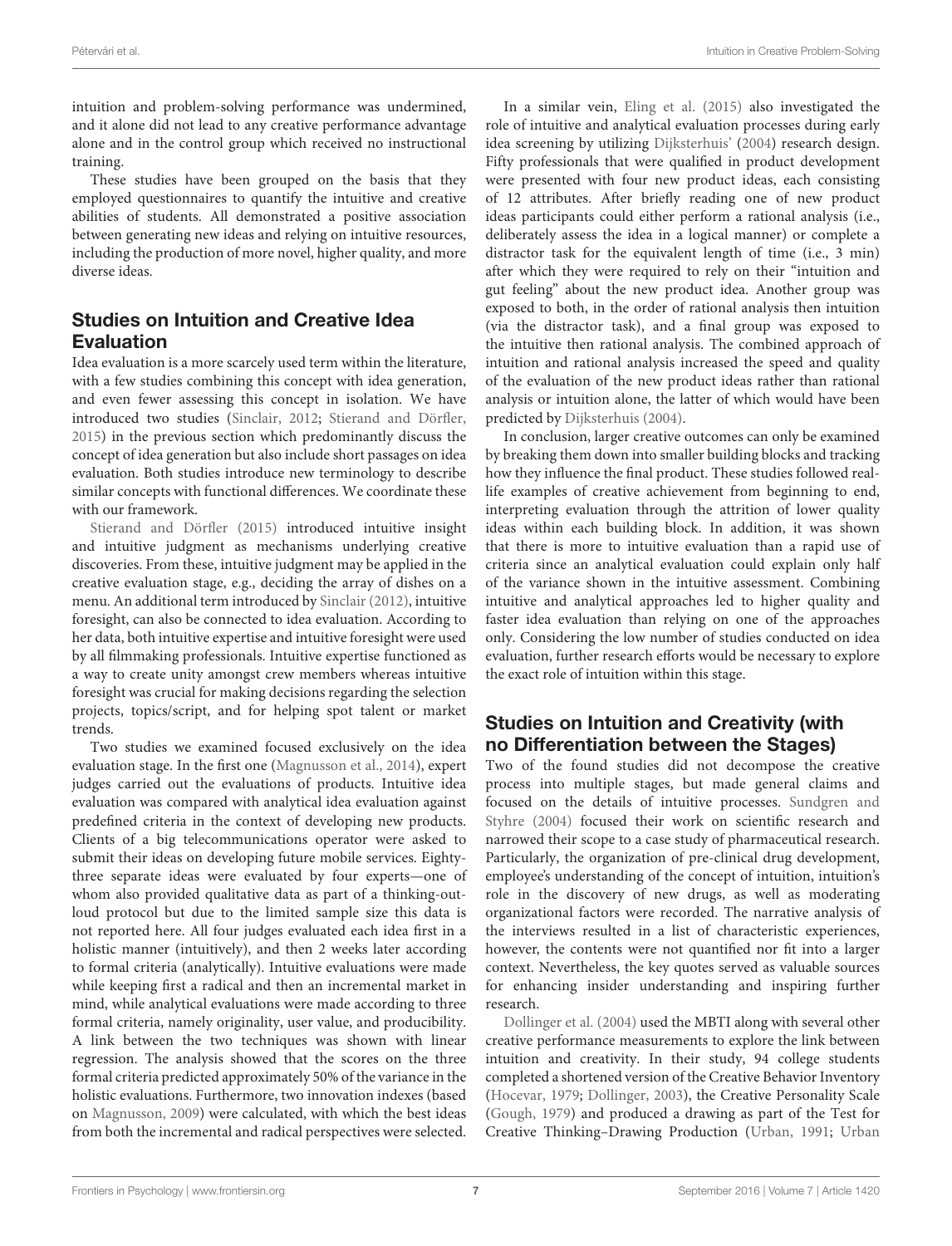[and Jellen,](#page-11-11) [1996\)](#page-11-11). Consistently with past research [\(Myers,](#page-10-48) [1998\)](#page-10-48), participants who were classified as both intuitive and feeling types scored the highest on the creativity tests, while the lowest scores were associated with those identified on the MBTI as Sensor-Feeler types. Though these studies reinforced general notions about intuition contributing to discoveries/creative productions, they were unable to outline new directions for further expansion.

### **DISCUSSION**

The aim of the present review was to examine the link between creativity and intuition with a special emphasis on how intuition fits into the specific stages of creative processes. We decomposed creativity into idea generation and idea evaluation phases and considered two types of intuition, creative intuition, and problem-solving intuition. Creative intuition was linked to the idea generation phase, whereas problem-solving intuition was linked to the idea evaluation phase. It was hypothesized that a gradual accumulation of clues to coherence underlies the generation and recognition of creative ideas, as reaching a coherent perception of how to proceed is the key goal during both of the idea generation and the idea evaluation phases in the absence of consensually accepted rules.

We categorized available research literature into three sections based on the proposed conceptual framework. The majority of our findings were concerned with idea generation, which could reflect the common belief that creativity arises from idea generation. Qualitative studies suggested that intuition was relevant for creativity but this was based on introspection and anecdotal evidence, albeit given by professionals in their own respective fields. What we could infer here is that these two constructs are likely to be connected but it is not known how they are connected. Correlational studies showed a reasonable correlation between intuition and creativity, but there may well be conflation given that the creativity and intuition measuring instruments may include similar items. Finally, empirical studies showed that intuition may guide idea generation and evaluation, and optimal performance was achieved when analytical and intuitive judgments were combined.

Taking these findings into consideration, we can conclude that the exact ways through which intuition is connected to the different stages of the creative process still need to be empirically demonstrated. However, they do suggest that for ill-defined problem scenarios where the number of possible solutions increases to near-infinity, creative thought starts with intuition and intuition is inherently part of the process. In order to examine this connection, there need to be a clear set of hypotheses to test regarding the precise nature of the relationship. We propose a framework that makes this possible which is also informed by the current evidence reviewed, We draw attention to the fact that thus far, no existing theories of creativity have included intuition as a component prior to our framework. Our aim is to lay out a framework which establishes the timing and magnitude of the contributing intuitive process make to the creative process. But, before we present the framework, we discuss a few limitations.

#### Limitations

To begin, the review represents specific literature that may be construed as biased in the following ways. We only considered the period after the first landmark review of the psychological evidence connecting creativity and intuition [\(Policastro,](#page-10-30) [1995\)](#page-10-30). Further, our selection criteria were strict which in turn mean that this only generated a handful of studies that could be included in the review. Furthermore, this review does not represent the entire spectrum of studies relevant to the main topic, because of the stringent exclusion criteria which did not include main streams of research (e.g., excluding the studies featuring self-reports only). We wanted to keep a sharp focus on the most directly relevant evidence available on the topic of the connection between intuition and creativity, with the view to only including high-quality literature that provided insights that directly concerned the connection between the two phenomena of interest. Thus while we have indeed used self-imposed filters in this review but these filters we presented a clear justification for them earlier in the Section "Methods" of this article. The goal was to gain a deeper understanding of the connection between the two concepts and to be able to start moving forward with the experimental work from there.

One concern regarding using the reviewed literature to potentially inform our framework is the difficultly in synthesizing it. Questions can be raised about what we can take away from the findings discussed from the literature given the different conceptualizations and operationalizations about the core phenomena being investigated. In addition, a further related problem concerns the misaligned assumptions surrounding both intuition and creativity and the way in which they are measured. Another issue concerns the topic of examining the connection between intuition and creativity itself, which confronts the edges of our current discipline's understanding of the operations of knowledge integration at a cognitive and neural level [\(Park and](#page-10-49) [Friston,](#page-10-49) [2013\)](#page-10-49).

Thus, for now our review, while broadly informed by the empirical literature, does not have a dedicated set of studies to support it. However, the aim here is to find common ground in theoretical and empirical work, in order to provide testable hypotheses about the linkage of the processes couched in a detailed conceptual framework.

# Conceptual Framework of the Link between Intuition and Creativity

Our aim here is to present a framework that is able to consolidate the essential features of the creative problem-solving process, and intuition (more specifically intuitive judgment), and to lay out how the two are connected. Moreover, the aim is to show sensitivity to the insights from theoretical and empirical work that has speculated a link between intuition and creativity. In order to follow our proposals, **[Figure 1](#page-8-0)** presents a schematic of our conceptual framework, and the elaboration of the framework that follows discusses the components from left to right as they appear in **[Figure 1](#page-8-0)**.

Ill-defined problems are the starting point of the creative problem-solving process, and once a creator faces such a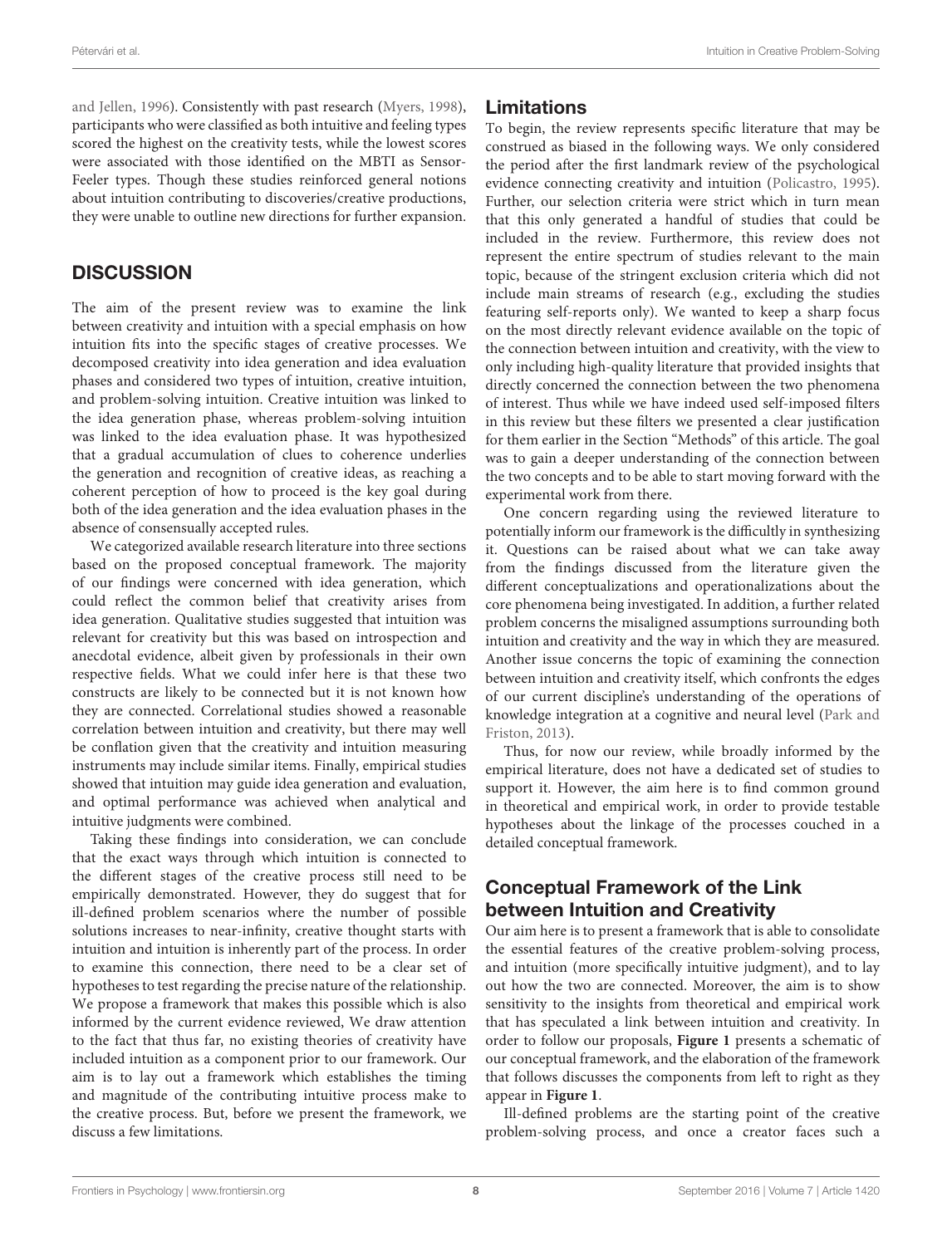

<span id="page-8-0"></span>problem, they can begin tackling it in one of two possible ways: (1) they may refer to existing prescribed paradigms (these may be institutional depending on the context in which the problem arises) to define the problem space and the possible strategies that could be taken, or (2) they may use one's individual judgment based on prior experiences to define the problem's characteristics.

#### Path 1

Selecting an established work frame to tackle a problem may seem initially efficient, but may also be unsuitable for reaching the goal, thus ultimately lead to an insufficient solution or no solution at all. However, the advantage, along with efficiency, is that later down the process of creative problem solving, solutions/innovations may be achieved by committing to established paradigms and inserting new elements into the framework or finding a beneficial variation of existing elements based on accumulated cues to solve a problem. The underlying assumption is that the existing framework is sufficient for reaching the goal (in many cases it is the optimization of the process by which the goal was achieved already), thus it is used as a starting template to build upon.

Within an already established framework, it is relatively easier to assess the potential and actual value of new propositions. These newly proposed alternatives are comparable with the prior less elegant/optimal solutions and often there is a general set of criteria for judging their value. During this first pathway, intuition may be employed to recognize new elements or variation of elements by recognizing their value based on gut feeling. However, rational analysis may yield the same results through a less elegant, more time-consuming procedure. It is thus Path 2 in which intuition is more obviously featured in both idea generation and evaluation.

#### Path 2

In contrast, big leaps in knowledge occur if problem solvers create a novel paradigm to solve a problem and this can serve as the basis for solving future, related problems. The motivation for doing so is that the existing framework proved to be unproductive for reaching a specific goal, such as there may be empirical evidence at hand which does not fit the theoretical assumptions, or a problem must be solved which cannot be asked/answered

under the existing frame. It is also possible that a creator is not knowledgeable of existing procedures thus establishes their own. Deliberate analysis is ruled out here because a thorough evaluation of a vast amount of randomly generated possibilities would not be feasible due to a lack of resources (time, funding, etc.). The same applies to relying on chance and selecting ideas completely randomly. Rather what happens is that a creator gains a starting hypothesis relying on a gut feeling. He/she combines separate chunks of gradually acquired information about what could be working and boils them down to form a new coherent construct via associations. Intuition does not solve the entire problem but grants an idea which is purposefully selected. In this path, intuition cannot be replaced with analysis and it sometimes even precedes analysis [\(Dörfler and Eden,](#page-9-22) [2014\)](#page-9-22). It is tightly linked to establishing new paradigms, not only in the idea generation phase but in the evaluation phase too. Initial ideas need refinement and must be monitored based on how close is the current state to the desired end state. Experts of a particular domain must rely on their perception of coherence to judge the explanatory potential of a new framework (whether it is suitable for addressing the question and what further problems may get answered with it).

# Directions for Future Research

Further experimental studies are necessary to investigate the proposal here. In particular, based on the predictions made, future investigations should explore whether well-defined problems involve intuitive solutions. In addition, it would be useful to test whether a truly creative paradigm, which incorporates three essential criteria, i.e., originality, utility, and surprise (e.g., [Simonton,](#page-10-35) [2012\)](#page-10-35), can be generated by relying solely on analytical methods. Furthermore, to answer the question whether intuition is indispensable for creative achievements, scenarios in which only intuitive processing of the problem, only analytical processing of the problem and both intuitive and analytical processing of the problem is carried out should be contrasted (cf. [Eling et al.,](#page-9-25) [2015\)](#page-9-25). Studies usually contrast intuitive judgment to analytical judgment, so it could be worthwhile to look specifically at association- versus rule-based judgments during creative problem-solving. Experiments targeting both the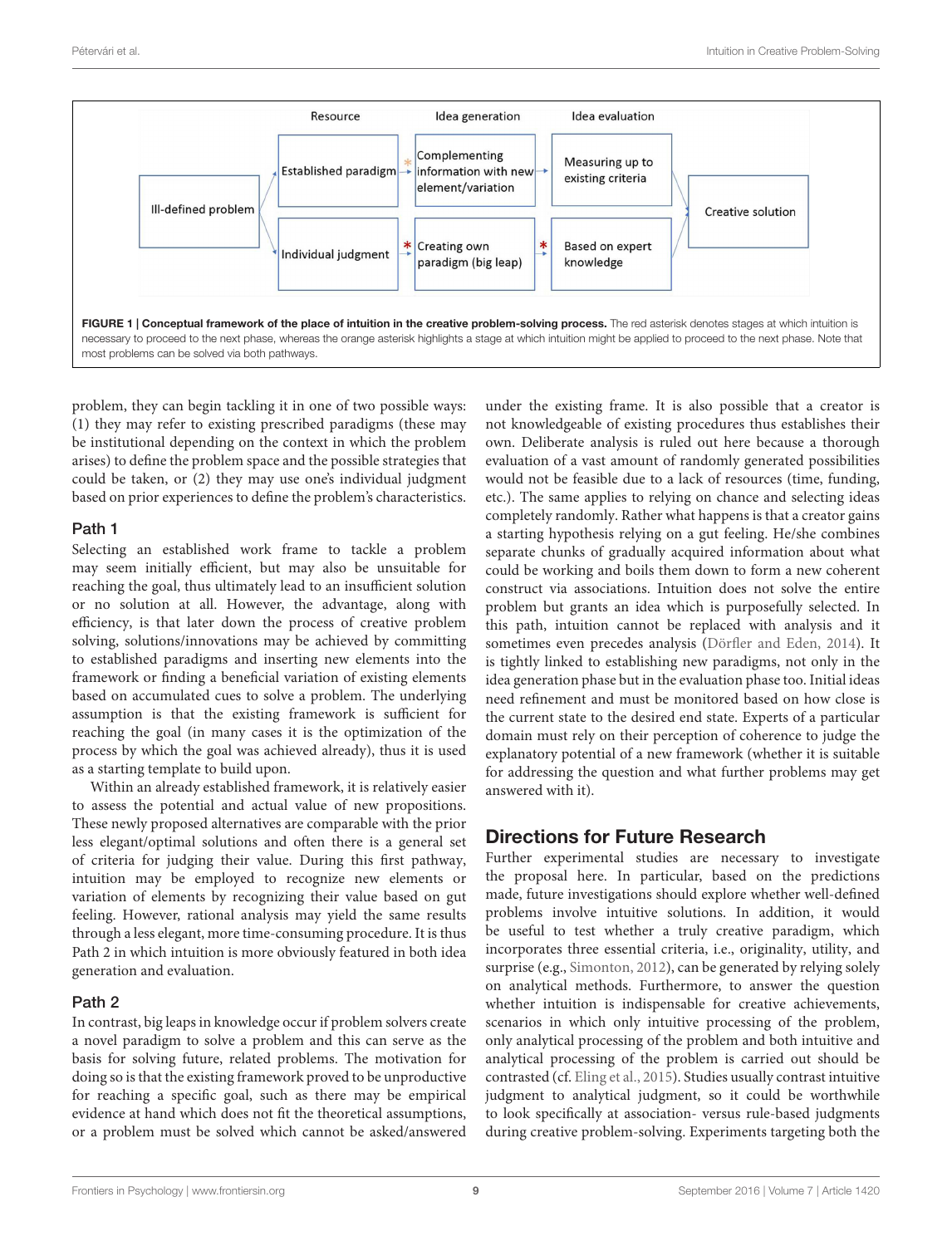idea generation and the evaluation phases could manipulate the number of explicit rules participants are provided with and/or the extent in which making associations is necessary to complete the task. Finally, ecologically valid environments could be simulated by providing participants with a vast amount of information and observing how intuition is used to find the relevant clues to the solution.

#### **CONCLUSION**

Our review showed that intuition is associated with both the idea generation and the idea evaluation phases of the creative problem-solving process. Data was pooled together to obtain a more fine-grained picture about where and how intuitive processes are linked with specific stages of creative problem solving. It was found that previous studies connected intuition chiefly to the idea generation phase. Two possible pathways were sketched out explaining the use of intuition in response to illdefined problems. Finally, intuition, despite being increasingly investigated in psychological research, is still interpreted in a

#### **REFERENCES**

- <span id="page-9-18"></span>Agor, W. H. (1989). "The intuitive ability of executives," in Intuition in organizations: Leading and Managing Productively, ed. W. H. Agor (Thousand Oaks, CA: Sage), 145–170.
- <span id="page-9-3"></span>Amabile, T. M. (1982). Social psychology of creativity: a consensual assessment technique. J. Pers. Soc. Psychol. 43, 997–1013. doi: 10.1037/0022-3514.43.5.997

<span id="page-9-2"></span>Amabile, T. M. (1983). The Social Psychology of Creativity. New York, NY: Springer.

- <span id="page-9-8"></span>Amabile, T. M., and Müller, J. S. (2009). "Studying creativity, its processes, and its antecedents: an exploration of the componential theory of creativity," in Handbook of Organizational Creativity, ed. C. E. S. Jing Zhou (New York, NY: Psychology Press), 33–64.
- <span id="page-9-17"></span>Boden, M. (1994). "What is creativity?," in Dimensions of Creativity ed. M. A. Boden (Cambridge: MIT Press), 75–117.
- <span id="page-9-12"></span>Bowers, K. S., Regehr, G., Balthazard, C., and Parker, K. (1990). Intuition in the context of discovery. Cogn. Psychol. 22, 72–110. doi: 10.1016/0010- 0285(90)90004-N
- <span id="page-9-21"></span>Bruner, J. S. (1962). "The conditions of creativity," in Contemporary Approaches to Creative Thinking, eds H. Gruber, G. Terrell, and M. Wertheimer (New York, NY: Atherton), 1–30.
- <span id="page-9-5"></span>Campbell, D. T. (1960). Blind variation and selective retention in creative thought as in other knowledge processes. Psychol. Rev. 67, 380–400. doi: 10.1037/ h0040373
- <span id="page-9-28"></span>Carne, G. C., and Kirton, M. J. (1982). Styles of creativity: test-score correlations between kirton adaption-innovation inventory and myers-briggs type indicator. Psychol. Rep. 50, 31–36. doi: 10.2466/pr0.1982.50.1.31
- <span id="page-9-27"></span>Couger, J. D. (1995). Creative Problem Solving and Opportunity Finding. Danvers, MA: Boyd & Fraser Publishing Company.
- <span id="page-9-9"></span>Cropley, A. (2006). In praise of convergent thinking. Creat. Res. J. 18, 391–404. doi: 10.1207/s15326934crj1803\_13
- <span id="page-9-0"></span>Dane, E., and Pratt, M. G. (2007). Exploring intuition and its role in managerial decision making. Acad. Manag. Rev. 32, 33–54. doi: 10.5465/ AMR.2007.23463682
- <span id="page-9-11"></span>Dane, E., and Pratt, M. G. (2009). Conceptualizing and measuring intuition: a review of recent trends. Int. Rev. Ind. Organ. Psychol. 24, 1–40.
- <span id="page-9-6"></span>Davidson, J. E., and Sternberg, R. J. (1986). What is insight? Educ. Horiz. 64, 177–179.
- <span id="page-9-4"></span>Dean, D. L., Hender, J. M., Rodgers, T. L., and Santanen, E. (2006). Identifying good ideas: constructs and scales for idea evaluation. J. Assoc. Inf. Syst. 7, 646–699.
- <span id="page-9-10"></span>Dietrich, A. (2007). Who's afraid of a cognitive neuroscience of creativity? Methods 42, 22–27. doi: 10.1016/j.ymeth.2006.12.009

broad, vague manner, and we suggest future empirical research should be directed to test specific hypotheses such as those offered here or by [Sadler-Smith](#page-10-50) [\(2015\)](#page-10-50) in order to reveal its underlying working mechanisms in creative problem solving.

### AUTHOR CONTRIBUTIONS

JP performed the literature review and wrote the manuscript. MO and JB supervised the project and edited the manuscript.

### ACKNOWLEDGMENTS

This research was supported by the Queen Mary University of London. JB was partially supported by the European Commission (Grant Agreement No. 612022). This publication reflects the views only of the authors, and the funders cannot be held responsible for any use that may be made of the information contained therein.

- <span id="page-9-13"></span>Dijksterhuis, A. (2004). Think different: the merits of unconscious thought in preference development and decision making. J. Pers. Soc. Psychol. 87, 586. doi: 10.1037/0022-3514.87.5.586
- <span id="page-9-15"></span>Dijksterhuis, A., Bos, M. W., Nordgren, L. F., and Van Baaren, R. B. (2006). On making the right choice: the deliberation-without-attention effect. Science 311, 1005–1007. doi: 10.1126/science.1121629
- <span id="page-9-14"></span>Dijksterhuis, A., and Nordgren, L. F. (2006). A theory of unconscious thought. Pers. Psychol. Sci. 1, 95–109. doi: 10.1111/j.1745-6916.2006.00007.x
- <span id="page-9-23"></span>Dijkstra, K. A., van der Pligt, J., van Kleef, G. A., and Kerstholt, J. H. (2012). Deliberation versus intuition: global versus local processing in judgment and choice. J. Exp. Soc. Psychol. 48, 1156–1161. doi: 10.1016/j.jesp.2012. 05.001
- <span id="page-9-29"></span>Dollinger, S. J. (2003). Need for uniqueness, need for cognition and creativity. J. Creat. Behav. 37, 99–116. doi: 10.1002/j.2162-6057.2003.tb00828.x
- <span id="page-9-20"></span>Dollinger, S. J., Palaskonis, D. G., and Pearson, J. L. (2004). Creativity and intuition revisited. J. Creat. Behav. 38, 244–259. doi: 10.1002/j.2162-6057.2004.tb 01243.x
- <span id="page-9-1"></span>Dörfler, V., and Ackermann, F. (2012). Understanding intuition: the case for two forms of intuition. Manag. Learn. 43, 545–564. doi: 10.1177/13505076114 34686
- <span id="page-9-22"></span>Dörfler, V., and Eden, C. (2014). Understanding 'expert' scientists: implications for management and organization research. Paper presented at the annual meeting of the Academy of Management, Philadelphia, PA. doi: 10.5465/ AMBPP.2014.10732abstract
- <span id="page-9-25"></span>Eling, K., Langerak, F., and Griffin, A. (2015). The Performance effects of combining rationality and intuition in making early new product idea evaluation decisions. Creat. Innov. Manag. 24, 464–477. doi: 10.1111/ caim.12128
- <span id="page-9-26"></span>Epstein, S., Pacini, R., Denes-Raj, V., and Heier, H. (1996). Individual differences in intuitive–experiential and analytical–rational thinking styles. J. Pers. Soc. Psychol. 71, 390–405. doi: 10.1037/0022-3514.71.2.390
- <span id="page-9-19"></span>Eubanks, D. L., Murphy, S. T., and Mumford, M. D. (2010). Intuition as an influence on creative problem-solving: the effects of intuition, positive affect, and training. Creat. Res. J. 22, 170–184. doi: 10.1080/10400419.2010. 481513
- <span id="page-9-7"></span>Finke, R. A., Ward, T. B., and Smith, S. M. (1992). Creative Cognition: Theory, Research, and Applications. Cambridge, MA: MIT Press.
- <span id="page-9-24"></span>Förster, J. (2012). GLOMOsys The How and Why of Global and Local Processing. Curr. Dir. Psychol. Sci. 21, 15–19. doi: 10.1177/0963721411429454
- <span id="page-9-16"></span>Gallate, J., and Keen, S. (2011). "Intuition," in Encyclopedia of Creativity, eds S. R. Pritzker and M. A. Runco (San Diego, CA: Academic Press/Elsevier), 683–688.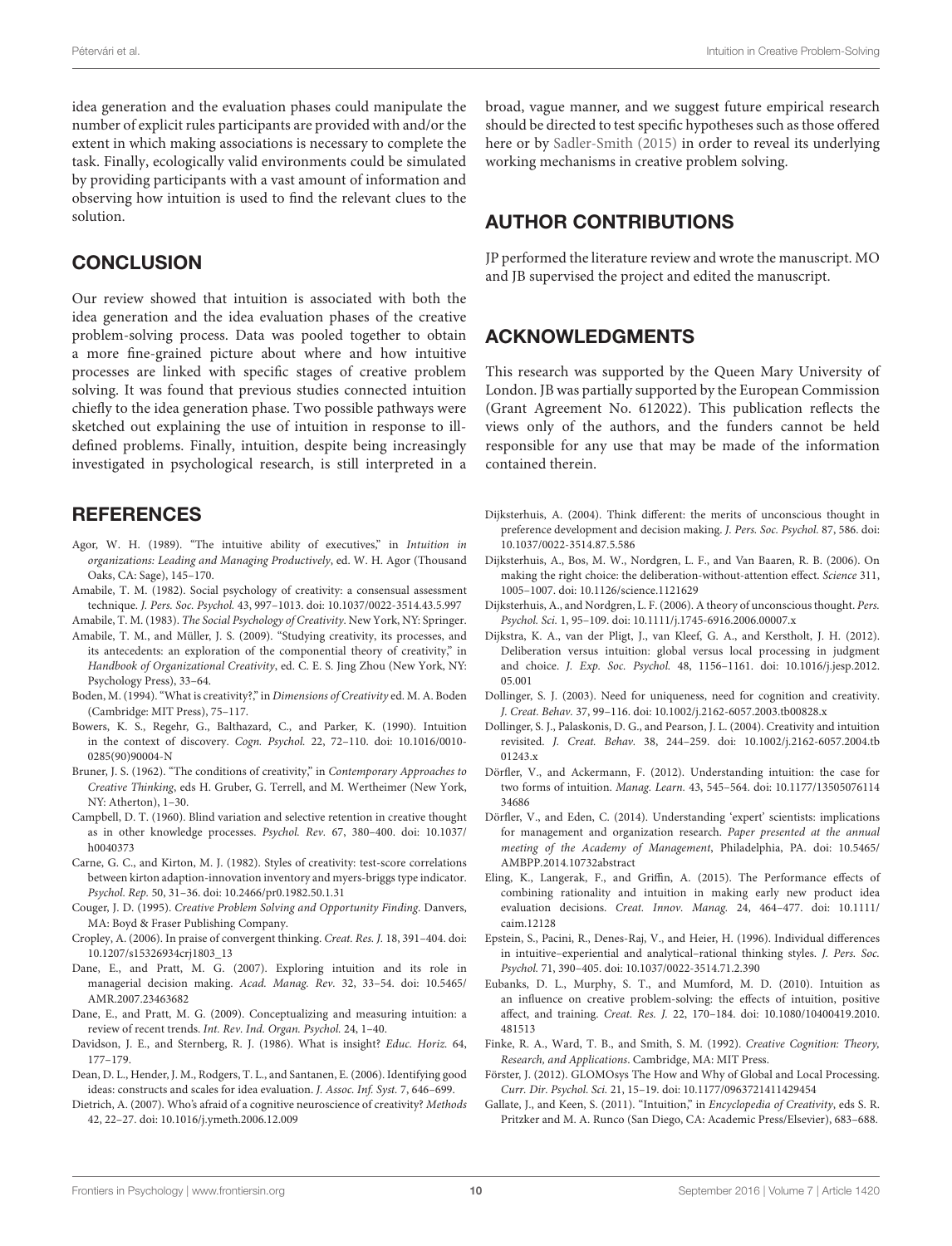- <span id="page-10-1"></span>Gardner, H., and Nemirovsky, R. (1991). From private intuitions to public symbol systems: an examination of the creative process in Georg Cantor and Sigmund Freud. Creat. Res. J. 4, 1–21. doi: 10.1080/10400419109534370
- <span id="page-10-40"></span>Garfield, M. J., Taylor, N. J., Dennis, A. R., and Satzinger, J. W. (2001). Research report: modifying paradigms—individual differences, creativity techniques, and exposure to ideas in group idea generation. Inf. Syst. Res. 12, 322–333. doi: 10.1287/isre.12.3.322.9710
- <span id="page-10-27"></span>Glöckner, A., and Witteman, C. (2010). Beyond dual-process models: a categorisation of processes underlying intuitive judgement and decision making. Think. Reason. 16, 1–25. doi: 10.1080/13546780903395748
- <span id="page-10-26"></span>Gore, J., and Sadler-Smith, E. (2011). Unpacking intuition: a process and outcome framework. Rev. Gen. Psychol. 15, 304–316. doi: 10.1037/a00 25069
- <span id="page-10-47"></span>Gough, H. G. (1979). A creative personality scale for the adjective check list. J. Pers. Soc. Psychol. 37, 1398–1405. doi: 10.1037/0022-3514.37.8.1398
- <span id="page-10-22"></span>Guilford, J. P. (1956). The structure of intellect. Psychol. Bull. 53, 267–293. doi: 10.1037/h0040755
- <span id="page-10-23"></span>Guilford, J. P. (1967). The Nature of Human Intelligence. New York, NY: McGraw-Hill.
- <span id="page-10-0"></span>Hadamard, J. (1954). The Psychology of Invention in the Mathematical Field. New York, NY: Dover.
- <span id="page-10-11"></span>Hayes, J. R. (1989). "Cognitive processes in creativity," in Handbook of Creativity: Perspectives on Individual Differences, eds G. Glover, R. Ronning, and C. Reynolds (New York, NY: Plenum), 53–75.
- <span id="page-10-46"></span>Hocevar, D. (1979). The Development of the Creative Behavior Inventory (CBI). Paper Presented at the Annual Meeting of the Rocky Mountain Psychological Association (ERIC Document Reproduction Service No. Ed. 170350). Las Vegas, NV.
- <span id="page-10-34"></span>Hodgkinson, G. P., Langan-Fox, J., and Sadler-Smith, E. (2008). Intuition: a fundamental bridging construct in the behavioural sciences. Br. J. Psychol. 99, 1–27. doi: 10.1348/000712607X216666
- <span id="page-10-6"></span>Hogarth, R. (2001). Educating Intuition. Chicago: University of Chicago Press.
- <span id="page-10-3"></span>Isaacson, W. (2011). The Genius of Jobs. Available at: [http://www.nytimes.com/](http://www.nytimes.com/2011/10/30/opinion/sunday/steve-jobss-genius.html) [2011/10/30/opinion/sunday/steve-jobss-genius.html](http://www.nytimes.com/2011/10/30/opinion/sunday/steve-jobss-genius.html)
- <span id="page-10-38"></span>Jung-Beeman, M., Bowden, E. M., Haberman, J., Frymiare, J. L., Arambel-Liu, S., Greenblatt, R., et al. (2004). Neural activity when people solve verbal problems with insight. PLoS Biol. 2:e97. doi: 10.1371/journal.pbio.0020097
- <span id="page-10-24"></span>Kaufman, J. C., and Baer, J. (2012). Beyond new and appropriate: who decides what is creative? Creat. Res. J. 24, 83–91. doi: 10.1080/10400419.2012.6 49237
- <span id="page-10-43"></span>Kogan, N., Connor, K., Gross, A., and Fava, D. (1980). Understanding visual metaphor: developmental and individual differences. Monogr. Soc. Res. Child Dev. 45, 1–78. doi: 10.2307/1165832
- <span id="page-10-21"></span>Kozbelt, A., and Durmysheva, Y. (2007). Understanding creativity judgments of invented alien creatures: the roles of invariants and other predictors. J. Creat. Behav. 41, 223–248. doi: 10.1002/j.2162-6057.2007.tb01072.x
- <span id="page-10-37"></span>Lieberman, M. D. (2000). Intuition: a social cognitive neuroscience approach. Psychol. Bull. 126, 109–137. doi: 10.1037/0033-2909.126.1.109
- <span id="page-10-20"></span>Lonergan, D. C., Scott, G. M., and Mumford, M. D. (2004). Evaluative aspects of creative thought: effects of appraisal and revision standards. Creat. Res. J. 16, 231–246. doi: 10.1080/10400419.2004.9651455
- <span id="page-10-16"></span>Lubart, T. I. (2001). Models of the creative process: past, present and future. Creat. Res. J. 13, 295–308. doi: 10.1207/S15326934CRJ1334\_07
- <span id="page-10-45"></span>Magnusson, P. R. (2009). Exploring the contributions of involving ordinary users in ideation of technology-based services. J. Prod. Innov. Manag. 26, 578–593. doi: 10.1111/j.1540-5885.2009.00684.x
- <span id="page-10-42"></span>Magnusson, P. R., Netz, J., and Wästlund, E. (2014). Exploring holistic intuitive idea screening in the light of formal criteria. Technovation 34, 315–326. doi: 10.1016/j.technovation.2014.03.003
- <span id="page-10-39"></span>Marton, F., Fensham, P., and Chaiklin, S. (1994). A Nobel's eye view of scientific intuition: discussions with the Nobel prize-winners in physics, chemistry and medicine (1970-86). Int. J. Sci. Educ. 16, 457–473. doi: 10.1080/ 0950069940160406
- <span id="page-10-15"></span>Mednick, S. (1962). The associative basis of the creative process. Psychol. Rev. 69, 220–232. doi: 10.1037/h0048850
- <span id="page-10-2"></span>Miller, A. I. (2000). Insights of Genius: Imagery and Creativity in Science and Art. Boston, MA: MIT Press.
- <span id="page-10-12"></span>Mumford, M. D., Reiter-Palmon, R., and Redmond, M. R. (1994). "Problem construction and cognition: applying problem representations in ill-defined problems," in Problem finding, Problem Solving, and Creativity, ed. M. A. Runco (Norwood, NJ: Ablex), 3–39.
- <span id="page-10-48"></span>Myers, I. B. (1998). Introduction to Type: A Guide to Understanding your Results on the Myers-Briggs Type Indicator, 6th Edn. Palo Alto, CA: Consulting Psychologists Press.
- <span id="page-10-44"></span>Myers, I. B., and McCaulley, M. H. (1985). Manual: A Guide to the Development and Use of the Myers-Briggs Type Indicator. Palo Alto, CA: Consulting Psychologists Press.
- <span id="page-10-49"></span>Park, H. J., and Friston, K. (2013). Structural and functional brain networks: from connections to cognition. Science 342:1238411. doi: 10.1126/science.12 38411
- <span id="page-10-28"></span>Perkins, D. N. (1992). "The topography of invention," in Inventive Minds: Creativity in Technology, eds R. Weber and D. N. Perkins (New York, NY: Oxford University Press), 238–250.
- <span id="page-10-25"></span>Piffer, D. (2012). Can creativity be measured? An attempt to clarify the notion of creativity and general directions for future research. Think. Skills Creat. 7, 258–264.
- <span id="page-10-9"></span>Plucker, J. A., Beghetto, R. A., and Dow, G. T. (2004). Why isn't creativity more important to educational psychologists? Potentials, pitfalls, and future directions in creativity research. Educ. Psychol. 39, 83–96.
- <span id="page-10-30"></span>Policastro, E. (1995). Creative intuition: an integrative review. Creat. Res. J. 8, 99–113. doi: 10.1207/s15326934crj0802\_1
- <span id="page-10-29"></span>Policastro, E. (1999). "Intuition," in Encyclopedia of Creativity, Vol. 2, eds M. A. Runco and S. Pritzer (New York, NY: Academic Press), 89–93.
- <span id="page-10-4"></span>Raidl, M. H., and Lubart, T. I. (2001). An empirical study of intuition and creativity. Imagin. Cogn. Pers. 20, 217–230. doi: 10.2190/34QQ-EX6N-TF8V-7U3N
- <span id="page-10-17"></span>Reiter-Palmon, R., and Illies, J. J. (2004). Leadership and creativity: understanding leadership from a creative problem-solving perspective. Leadersh. Q. 15, 55–77. doi: 10.1016/j.leaqua.2003.12.005

<span id="page-10-18"></span><span id="page-10-10"></span>Reitman, W. R. (1965). Cognition and Thought. New York, NY: Wiley.

- Rietzschel, E. F., Nijstad, B. A., and Stroebe, W. (2010). The selection of creative ideas after individual idea generation: choosing between creativity and impact. Br. J. Psychol. 101, 47–68. doi: 10.1348/000712609X 414204
- <span id="page-10-19"></span>Runco, M. A. (2003). Critical Creative Processes. Cresskill, NJ: Hampton Press.
- <span id="page-10-14"></span>Runco, M. A., and Chand, I. (1995). Cognition and creativity. Educ. Psychol. Rev. 7, 243–267. doi: 10.1007/BF02213373
- <span id="page-10-8"></span>Runco, M. A., and Jaeger, G. J. (2012). The standard definition of creativity. Creat. Res. J. 24, 92–96. doi: 10.1080/10400419.2012.650092
- <span id="page-10-13"></span>Runco, M. A., and Smith, W. R. (1992). Interpersonal and intrapersonal evaluations of creative ideas. Pers. Individ. Dif. 13, 295–302. doi: 10.1016/0191- 8869(92)90105-X
- <span id="page-10-7"></span>Sadler-Smith, E. (2008). Inside Intuition. London: Routledge.
- <span id="page-10-50"></span>Sadler-Smith, E. (2015). The role of intuition in entrepreneurship and business venturing decisions. Eur. J. Work Organ. Psychol. 25, 1–14.
- <span id="page-10-36"></span>Sadler-Smith, E., and Shefy, E. (2004). The intuitive executive: understanding and applying 'gut feel'in decision-making. Acad. Manag. Exec. 18, 76–91. doi: 10.5465/AME.2004.15268692
- <span id="page-10-31"></span>Shirley, D. A., and Langan-Fox, J. (1996). Intuition: a review of the literature. Psychol. Rep. 79, 563–584. doi: 10.2466/pr0.1996.79.2.563
- <span id="page-10-32"></span>Simon, H. A. (1989). "The scientist as a problem solver," in Complex Information Processing, eds D. Klahr and K. Kotovsky (Hillsdale, NJ: Lawrence Erlbaum Associates, Inc), 375–398.
- <span id="page-10-33"></span>Simonton, D. K. (2010). Creative thought as blind-variation and selectiveretention: combinatorial models of exceptional creativity. Phys. Life Rev. 7, 156–179. doi: 10.1016/j.plrev.2010.02.002
- <span id="page-10-35"></span>Simonton, D. K. (2012). Taking the US Patent Office criteria seriously: a quantitative three-criterion creativity definition and its implications. Creat. Res. J. 24, 97–106. doi: 10.1080/10400419.2012.676974
- <span id="page-10-5"></span>Sinclair, M. (2010). Misconceptions about intuition. Psychol. Inq. 21, 378–386. doi: 10.1080/1047840X.2010.523874
- <span id="page-10-41"></span>Sinclair, M. (2012). The Role of Intuition in Knowledge Management: An Emerging Perspective from Film Making. Paper presented at the annual meeting of the International Conference on Management and Service Science, Shanghai.